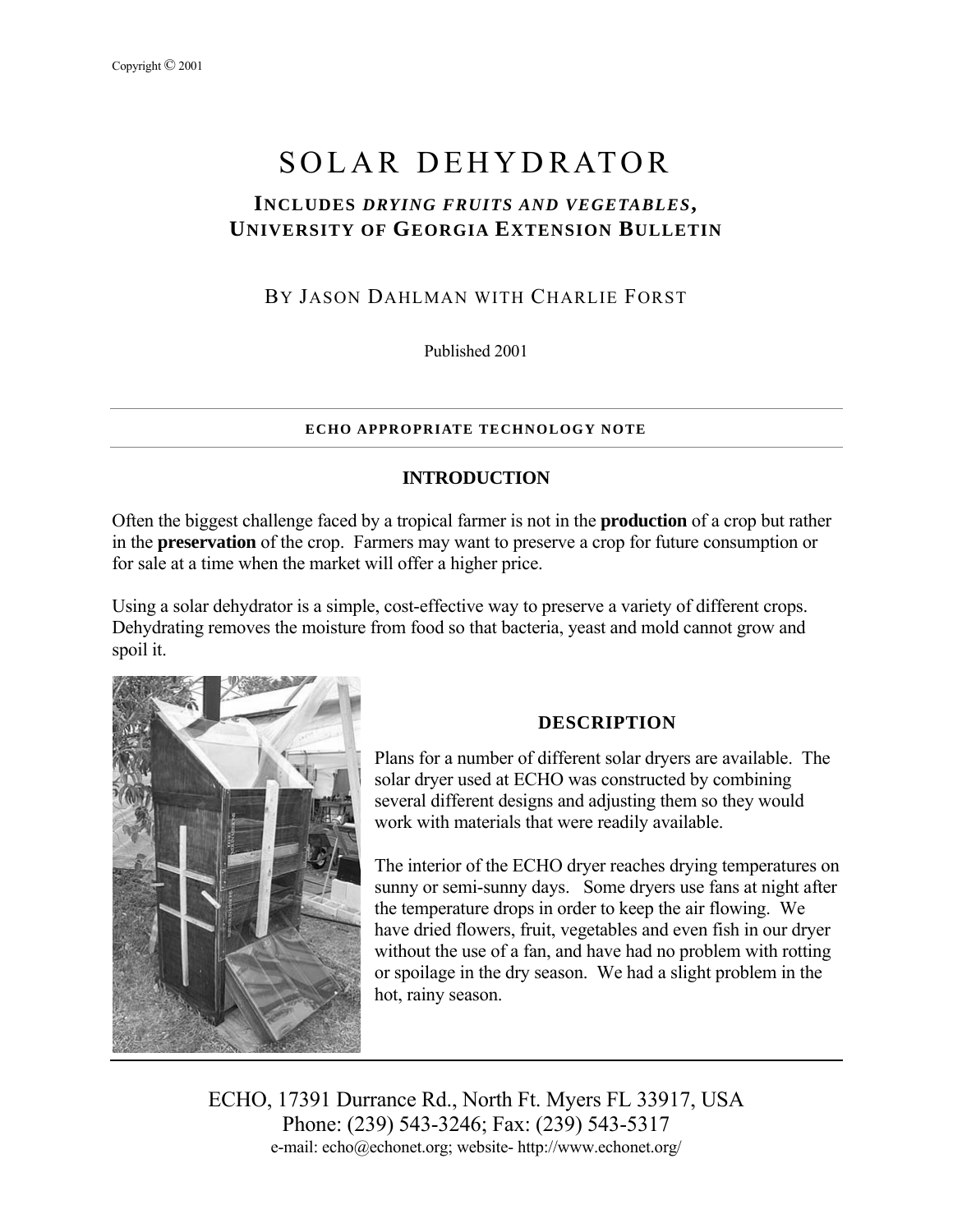#### **MATERIALS USED**

- 2 x 4 inch (5 x 10 cm) lumber for the frame of the dryer.
- Plywood for the side walls and back wall.
- Three separate sheets of clear plexiglass or clear film for the front.
- Wooden boards for drying racks.
- Plastic or metal mesh with holes smaller than the product to be dried, for lining the bottom of the racks.
- A flat rectangular piece of plastic or metal for the chimney (painted black). A metal stovepipe or a piece of PVC pipe would work as well.



Trays slide out for easy loading Front view of dryer





Dimensions for drying racks:

Length: 34" Width: 23" Height: 3"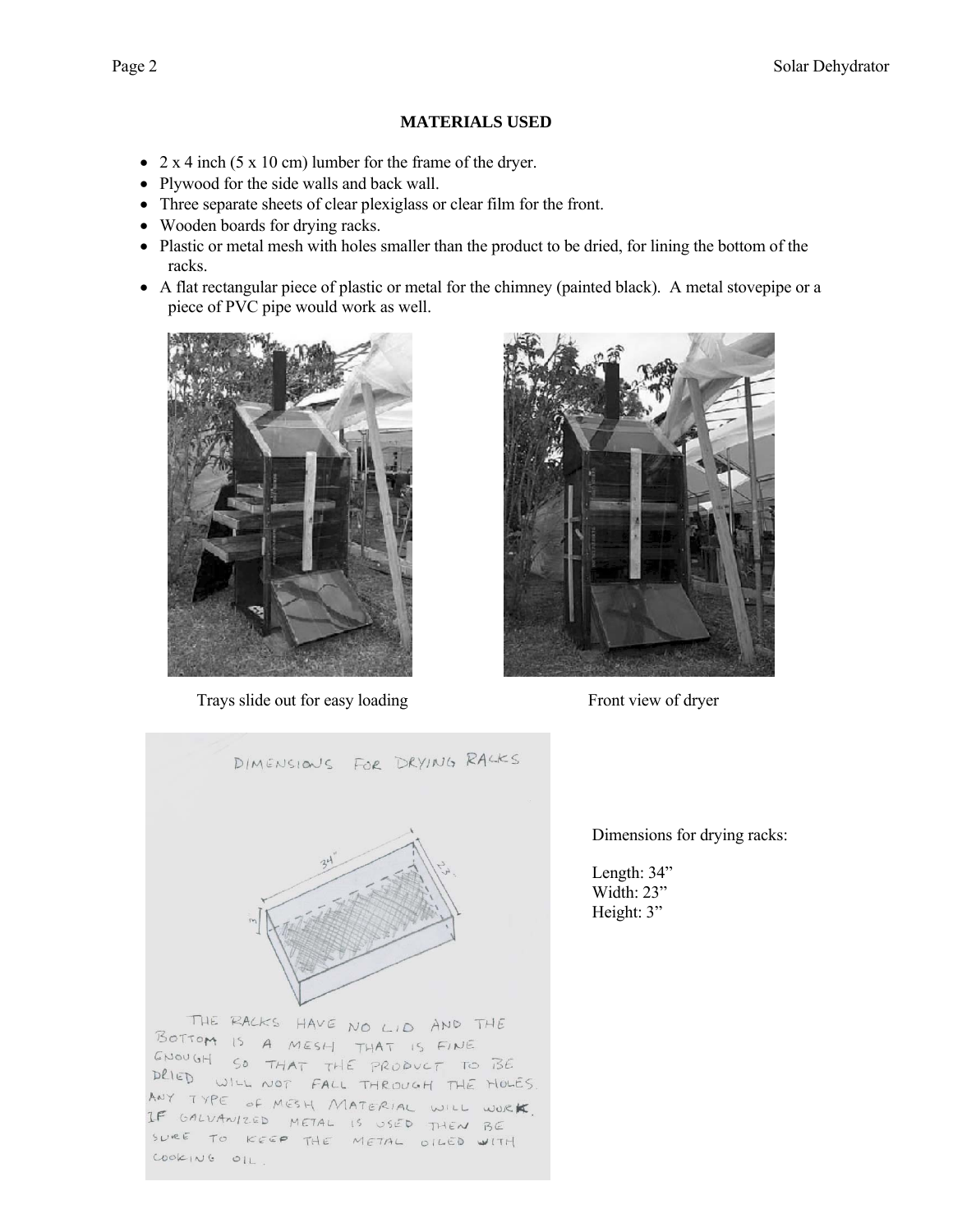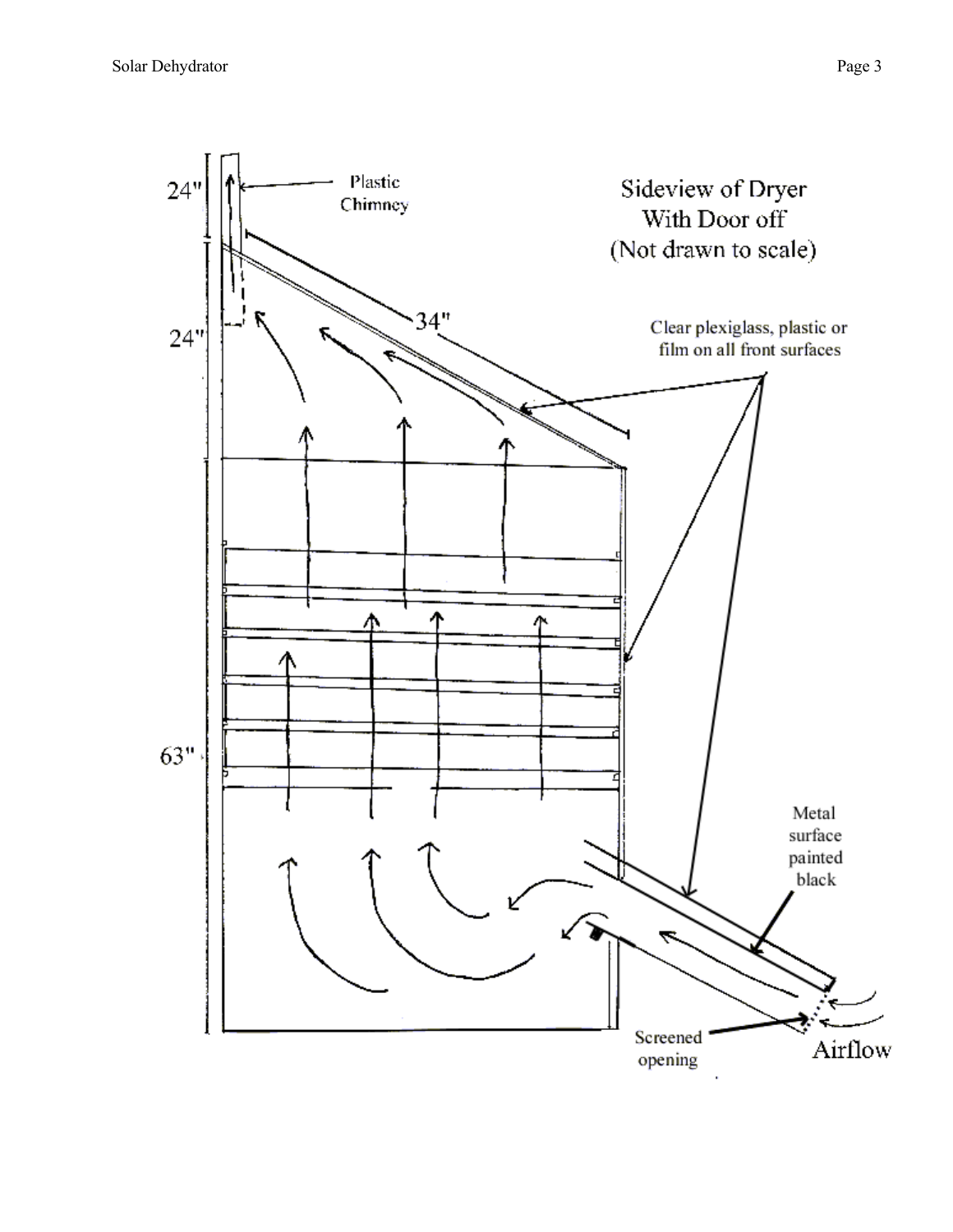

Two views of the drying rack**.** Charlie Forst holding drying rack.



#### **FOR MORE INFORMATION ABOUT SOLAR DRYERS**

*Preservation of Fruits and Vegetables*. Agrodok-series No. 3. Agromisa, Postbus 41, 6700 AA Wageningen, the Netherlands.

*Solar Dryers: Their Role in Post-Harvest Processing*. Commonwealth Science Council, Marlborough House, Pall Mall, London SW1Y 5HX.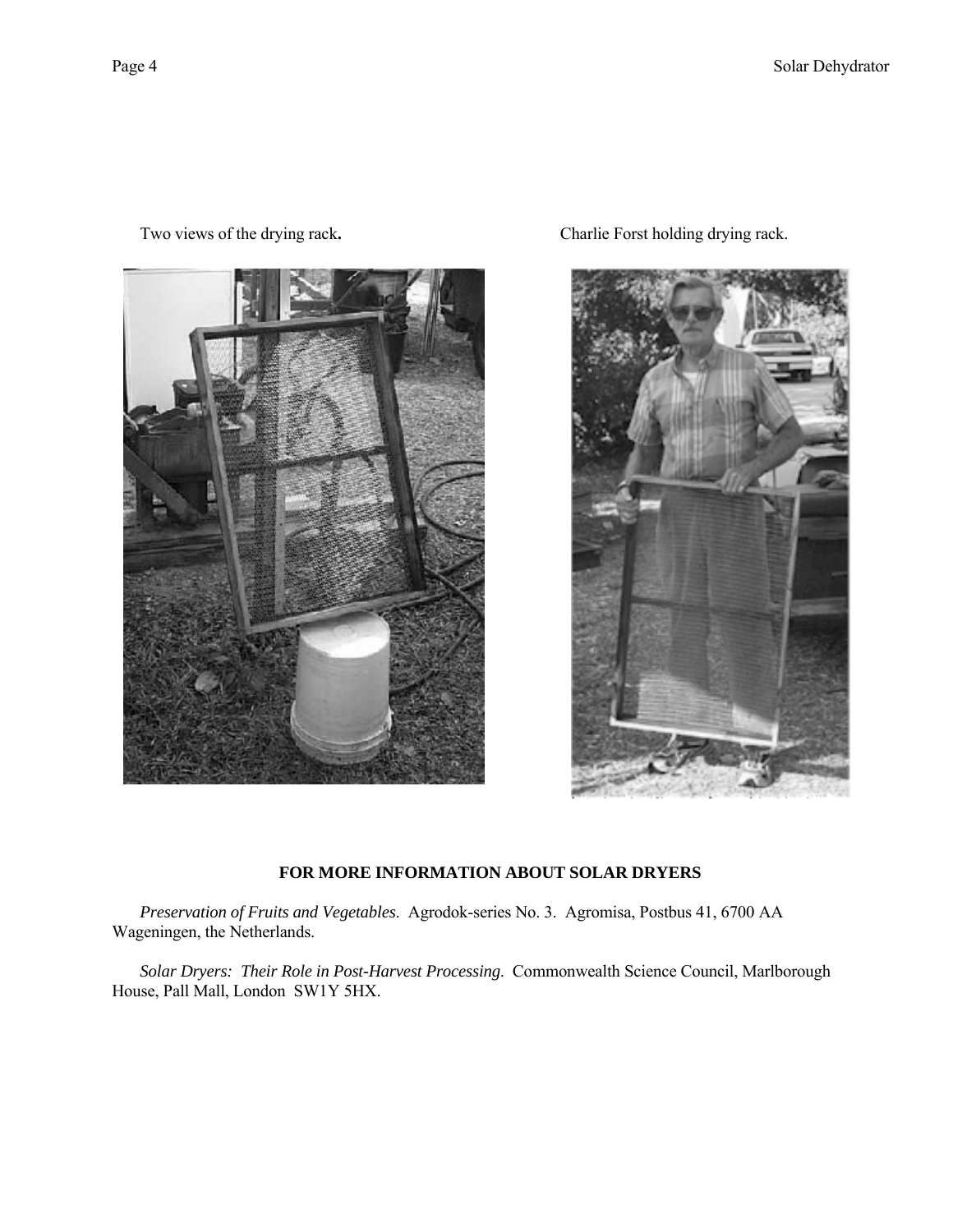#### **INFORMATION ABOUT DRYING FRUITS AND VEGETABLES**

(Reprinted with permission from the University of Georgia. Reynolds, Susan, (1997-05-01) *Drying Fruits and Vegetables* Athens, GA: University of Georgia, Cooperative Extension Service.)

#### **DRYING FRUITS**

Dried fruits are unique, tasty and nutritious. Begin by washing the fruit and coring it, if needed. For drying, fruits can be cut in half or sliced. Some can be left whole. See Chart 2 below for specific directions for preparing each fruit.

Thin, uniform, peeled slices dry the fastest. The peel can be left on fruit, but the fruit will take longer to dry. Apples can be cored and sliced in rings, wedges or chips. Bananas can be sliced in coins, chips or sticks.

Fruits dried whole take the longest to dry. Before drying, skins need to be "checked" or cracked to speed drying. To "check" the fruit, place it in boiling water and then in cold water.

Because fruits contain sugar and are sticky, coat the drying trays with a very thin layer of oil before placing the fruit on the trays. [C.F.: oiling the metal is especially important with acidic fruits]. After the fruit dries for one to two hours, lift each piece gently and turn it.

#### PRETREATING THE FRUIT

Pretreatments prevent fruits from darkening. Many light-colored fruits, such as apples, darken rapidly when cut and exposed to air. If not pretreated, these fruits will continue to darken after they are dried.

For long-term storage of dried fruit, sulfuring or using a sulfite dip are the best pretreatments. However, sulfites remaining in the food after either of these treatments have been found to cause asthmatic reactions in a small portion of the asthmatic population. Thus, some people may want to use the alternative shorter-term pretreatments. If homedried foods are eaten within a short time, there may be little difference in the long- and short-term pretreatments.

**Sulfuring**--Sulfuring is an old method of pretreating fruits. Sublimed sulfur is ignited and burned in an enclosed box with the fruit. The sulfur fumes penetrate the fruit and act as a pretreatment by retarding spoilage and darkening of the fruit. Fruits must be sulfured out-of-doors where there is adequate air circulation.

**Sulfite Dip**--Sulfite dips can achieve the same longterm anti-darkening effect as sulfuring, but more quickly and easily. Either sodium bisulfite, sodium sulfite or sodium meta-bisufite that are USP (food grade) or Reagent grade (pure) can be used. To locate these, check with your local pharmacy.

Directions for Use--Dissolve  $\frac{3}{4}$  to  $\frac{1}{2}$  teaspoons sodium bisulfite per quart of water. (If using sodium sulfite, use  $\frac{1}{2}$ to 3 teaspoons. If using sodium meta-bisulfite, use 1 to 2 tablespoons.) Place the prepared fruit in the mixture and soak 5 minutes for slices, 15 minutes for halves. Remove fruit, rinse lightly under cold water and place on drying trays. Sulfited foods can be dried indoors or outdoors. (This solution can be used only once. Make a new one for the next batch.)

**Ascorbic Acid**--Ascorbic acid (vitamin C) mixed with water is a safe way to prevent fruit browning. However, its protection does not last as long as sulfuring or sulfiting. Ascorbic acid is available in the powdered or tablet form, from drugstores or grocery stores. One teaspoon of powdered ascorbic acid is equal to 3000 mg of ascorbic acid in

> ECHO, 17391 Durrance Rd., North Ft. Myers FL 33917, USA Phone: (239) 543-3246; Fax: (239) 543-5317 e-mail: echo@echonet.org; website- http://www.echonet.org/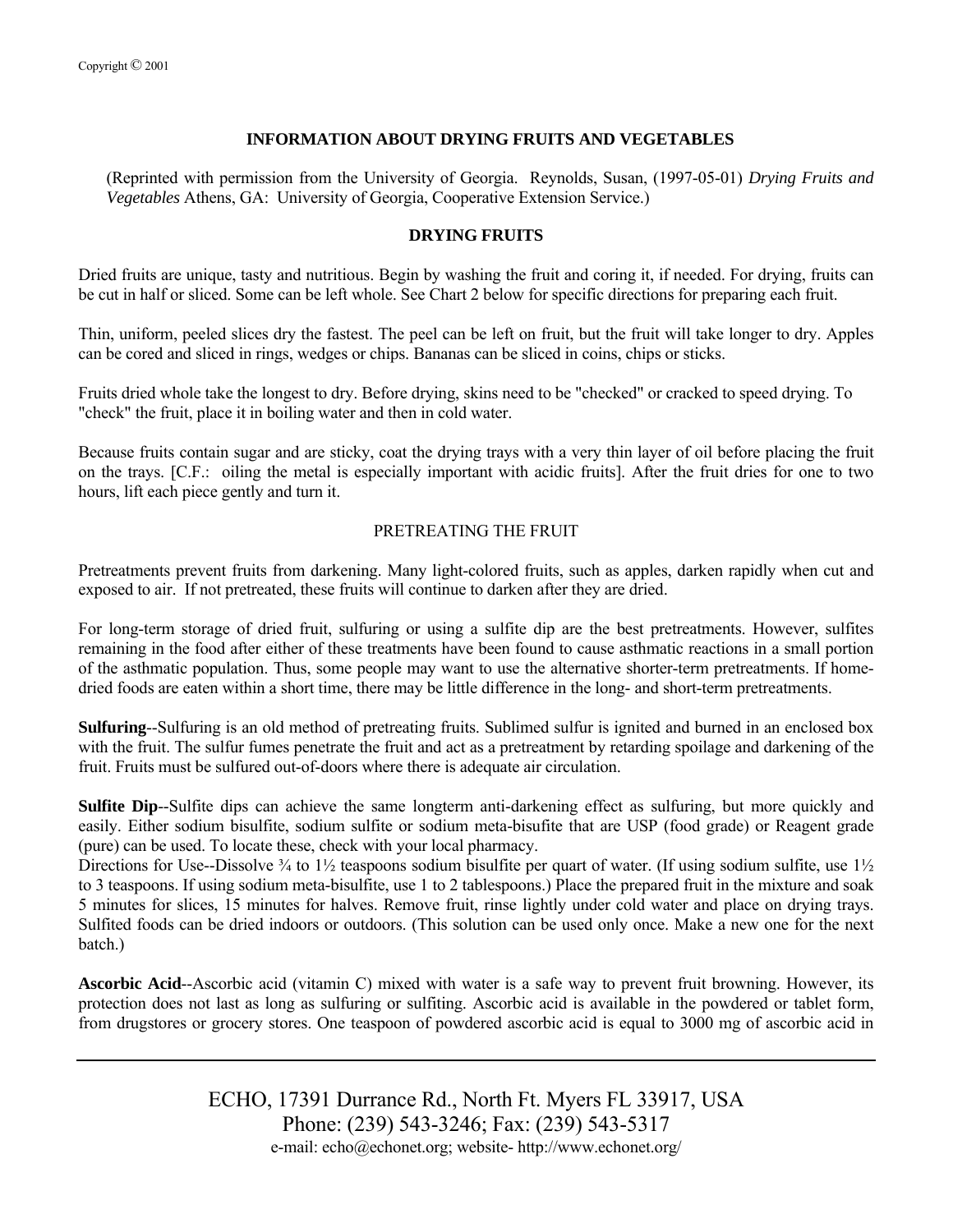tablet form. (If you buy 500 mg tablets, this would be six tablets). [C.F.: citric acid (sold as "lemon powder" works well, too).

Directions for Use--Mix 1 teaspoon of powdered ascorbic acid (or 3000 mg of ascorbic acid tablets, crushed) in 2 cups water. Place the fruit in the solution for 3 to 5 minutes. Remove fruit, drain well and place on dryer trays. After this solution is used twice, add more acid.

**Fruit Juice Dip**--A fruit juice that is high in vitamin C can also be used as a pretreatment, though it is not as effective as pure ascorbic acid. Juices high in vitamin C include orange, lemon, pineapple, grape and cranberry. Each juice adds it own color and flavor to the fruit.

Directions for Use--Place enough juice to cover fruit in a bowl. Add cut fruit. Soak 3 to 5 minutes, remove fruit, drain well and place on dryer trays. This solution may be used twice, before being replaced. (The used juice can be consumed.)

**Honey Dip**--Many store-bought dried fruits have been dipped in a honey solution. A similar dip can be made at home. Honey dipped fruit is much higher in calories. This is the method Charlie uses at ECHO.

Directions for Use--Mix  $\frac{1}{2}$  cup sugar with  $\frac{1}{2}$  cups boiling water. Cool to lukewarm and add  $\frac{1}{2}$  cup honey. Place fruit in dip and soak 3 to 5 minutes. Remove fruit, drain well and place on dryer trays.

**Syrup Blanching**--Blanching fruit in syrup helps it retain color fairly well during drying and storage. The resulting product is similar to candied fruit. Fruits that can be syrup blanched include apples, apricots, figs, nectarines, peaches, pears, plums and prunes.

Directions for use--Combine 1 cup sugar, 1 cup light corn syrup and 2 cups water in a saucepot. Bring to a boil. Add 1 pound (1/2 kg) of prepared fruit and simmer 10 minutes. Remove from heat and let fruit stand in hot syrup for 30 minutes. Lift fruit out of syrup, rinse lightly in cold water, drain on paper toweling and place on dryer trays.

**Steam Blanching**--Steam blanching also helps retain color and slow oxidation. However, the flavor and texture of the fruit is changed.

Directions--Place several inches of water in a large saucepot with a tight-fitting lid. Heat to boiling. Place fruit not more than 2 inches deep, in a steamer pan or wire basket over boiling water. Cover tightly with lid and begin timing immediately. See Chart 2 for blanching times. Check for even blanching, halfway through the blanching time. Some fruit may need to be stirred. When done, remove excess moisture using paper towels and place on dryer trays.

#### DRYING THE PREPARED FRUIT

Be sure to place the fruit in a single layer on the drying trays. The pieces should not touch or overlap. Dry until the food tests dry. Approximate drying times are given in chart 2. Food dries much faster at the end of the drying period, so watch it closely.

#### DETERMINING DRYNESS OF FRUITS

Since dried fruits are generally eaten without being rehydrated, they should not be dehydrated until they become brittle. Most fruits should have about 20 percent moisture content when dried. To test for dryness, cut several cooled pieces in half. There should be no visible moisture and you should not be able to squeeze any moisture from the fruit. Some fruits may remain pliable, but are not sticky or tacky. If a piece is folded in half, it should not stick to itself. Berries should be dried until they rattle when shaken. After drying, cool fruit 30 to 60 minutes before packaging. Packaging food when warm could lead to sweating and moisture buildup. However, excessive delays in packaging could allow moisture to re-enter food.

#### CONDITIONING FRUITS

When dried fruit is taken from the dehydrator, the remaining moisture may not be distributed equally among the pieces because of their size or their location in the dehydrator. Conditioning is a process used to equalize the moisture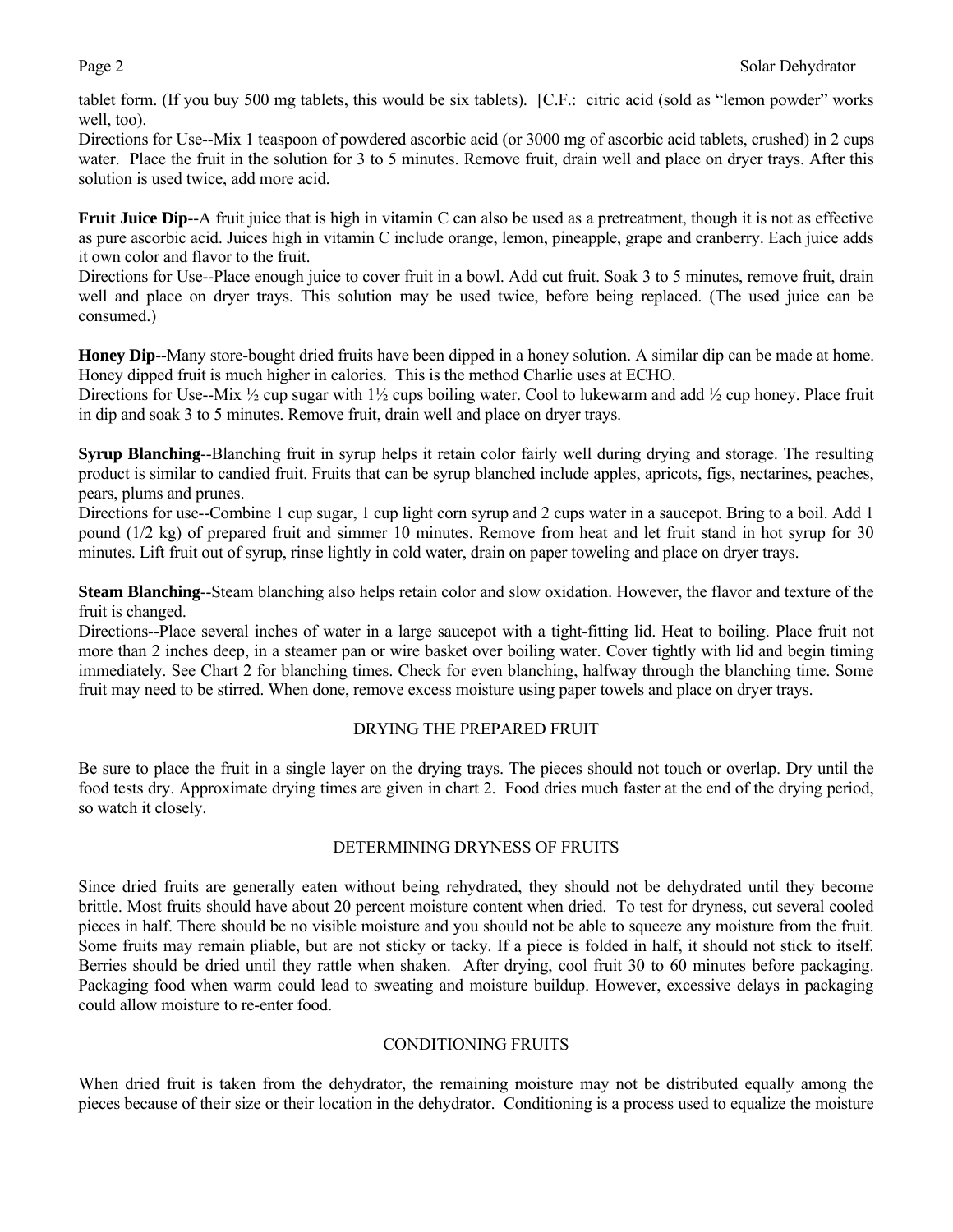#### Solar Dehydrator

and reduce the risk of mold growth.

To condition the fruit, take the dried fruit that has cooled and pack it loosely in plastic or glass jars. Seal the containers and let them stand for seven to ten days. The excess moisture in some pieces will be absorbed by the drier pieces. Shake the jars daily to separate the pieces and check the moisture condensation. If condensation develops in the jar, return the fruit to the dehydrator for more drying. After conditioning, package and store the fruit.

#### **DRYING VEGETABLES**

Vegetables can also be preserved by drying. Because they contain less acid than fruits, vegetables are dried until they are brittle. At this stage, only 10% moisture remains and no microorganism can grow.

#### PREPARING VEGETABLES

To prepare vegetables for drying, wash in cool water to remove soil and chemical residues. Trim, peel, cut, slice or shred vegetables according to the directions for each vegetable on Chart 3. Remove any fibrous or woody portions and core when necessary, removing all decayed and bruised areas. Keep pieces uniform in size so they will dry at the same rate. Prepare only as many as can be dried at one time.

#### PRETREATING VEGETABLES

Blanching is a necessary step in preparing vegetables for drying. By definition, blanching is the process of heating vegetables to a temperature high enough to destroy enzymes present in the tissue. Blanching stops the enzyme action which could cause loss of color and flavor during drying and storage. It also shortens the drying and rehydration time by relaxing the tissue walls so moisture can escape and later re-enter more rapidly.

Vegetables can be water blanched or steamed blanched. Water blanching usually results in a greater loss of nutrients, but it takes less time than steam blanching.

**Water Blanching--**Fill a large pot ⅔ full of water, cover and bring to a rolling boil. Place the vegetables in a wire basket or a colander and submerge them in the water. Cover and blanch according to directions for each vegetable in chart 3. If it takes longer than one minute for the water to come back to boiling, too many vegetables were added. Reduce the amount in the next batch.

**Steam Blanching**--Use a deep pot with a tight fitting lid and a wire basket, colander or sieve placed so the steam will circulate freely around the vegetables. Add water to the pot and bring to a rolling boil. Place the vegetables loosely in the basket no more than 2 inches deep. Place the basket of vegetables in the pot, making sure the water does not come in contact with the vegetables. Cover and steam according to the directions for each vegetable in chart 3.

### COOLING AND DRYING THE PREPARED VEGETABLES

After blanching, dip the vegetables briefly in cold water. When they feel only slightly hot to the touch, drain the vegetables by pouring them directly onto the drying tray held over the sink. Wipe the excess water from underneath the tray and arrange the vegetables in a single layer. Then place the tray immediately in the dehydrator. The heat left in the vegetables from blanching will cause the drying process to begin more quickly. Watch the vegetables closely at the end of the drying period. They dry much more quickly at the end and could scorch.

### DETERMINING DRYNESS OF VEGETABLES

Vegetables should be dried until they are brittle or "crisp." Some vegetables would actually shatter if hit with a hammer. At this stage, they should contain about 10 percent moisture. Because they are so dry, they do not need conditioning like fruits.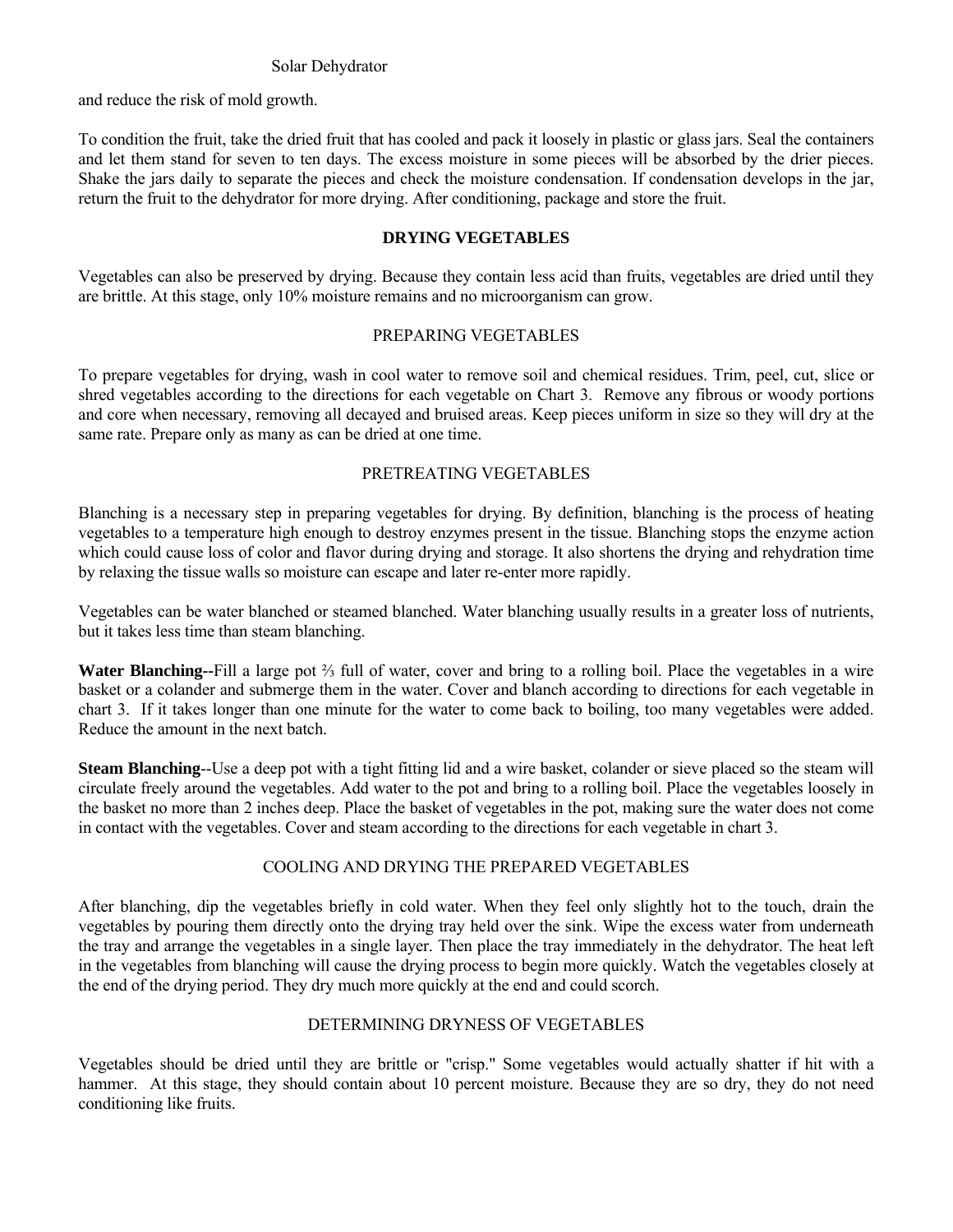### **PACKAGING AND STORING DRIED FOODS**

After foods are dried, cool them completely. Then package them in clean moisture-vapor-resistant containers. Glass jars, metal cans or freezer containers are good storage containers, if they have tight-fitting lids. Plastic freezer bags are acceptable, but they are not insect and rodent proof. Fruit that has been sulfured or sulfited should not touch metal. Place the fruit in a plastic bag before storing it in a metal can.

Dried food should be stored in a cool, dry, dark place. Most dried fruits can be stored for 1 year at 60°F, 6 months at 80°F. Dried vegetables have about half the shelf-life of fruits.

#### **USING DRIED FOODS**

Dried fruits can be eaten as is or reconstituted. Dried vegetables must be reconstituted. Once reconstituted, dried fruits or vegetables are treated as fresh. To reconstitute dried fruits or vegetables, add water to the fruit or vegetable and soak until the desired volume is restored. (See Chart 1, Rehydrating Dried Food, for the amount of water to add and minimum soaking time.) Do not over-soak the food. Over-soaking produces loss of flavor and a mushy, water-logged texture.

For soups and stews, add the dehydrated vegetables, without rehydrating them. They will rehydrate as the soup or stew cooks. Also, leafy vegetables and tomatoes do not need soaking. Add enough water to cover and simmer until tender.

CAUTION! If soaking takes more than 2 hours, refrigerate the product for the remainder of the time.

|                       | <b>Water to Add to 1 Cup Dried</b> | <b>Minimum Soaking Time</b> |
|-----------------------|------------------------------------|-----------------------------|
| <b>Product</b>        | Food (Cups)                        | (Hours)                     |
| Fruits*               |                                    |                             |
| Apples                | $1\frac{1}{2}$                     | $\frac{1}{2}$               |
| Pears                 | $1\frac{3}{4}$                     | $1\frac{1}{4}$              |
| Peaches               | $\overline{2}$                     | $1\frac{1}{4}$              |
| Vegetables**          |                                    |                             |
| Asparagus             | $2\frac{1}{4}$                     | $1\frac{1}{2}$              |
| Beans, lima           | $2\frac{1}{2}$                     | $1\frac{1}{2}$              |
| Beans, green snap     | $2\frac{1}{2}$                     |                             |
| <b>Beets</b>          | $2\frac{3}{4}$                     | $1\frac{1}{2}$              |
| Carrots               | $2\frac{1}{4}$                     |                             |
| Cabbage               | 3                                  |                             |
| Corn                  | $2\frac{1}{4}$                     | $\frac{1}{2}$               |
| Okra                  | 3                                  | $\frac{1}{2}$               |
| Onions                | $\overline{2}$                     | $\frac{3}{4}$               |
| Peas                  | $2\frac{1}{2}$                     | $\frac{1}{2}$               |
| Pumpkin               | 3                                  |                             |
| Squash                | $1\frac{3}{4}$                     |                             |
| Spinach               |                                    | $\frac{1}{2}$               |
| <b>Sweet Potatoes</b> | $1\frac{1}{2}$                     | $\frac{1}{2}$               |

### **CHART 1: REHYDRATING DRIED FOOD**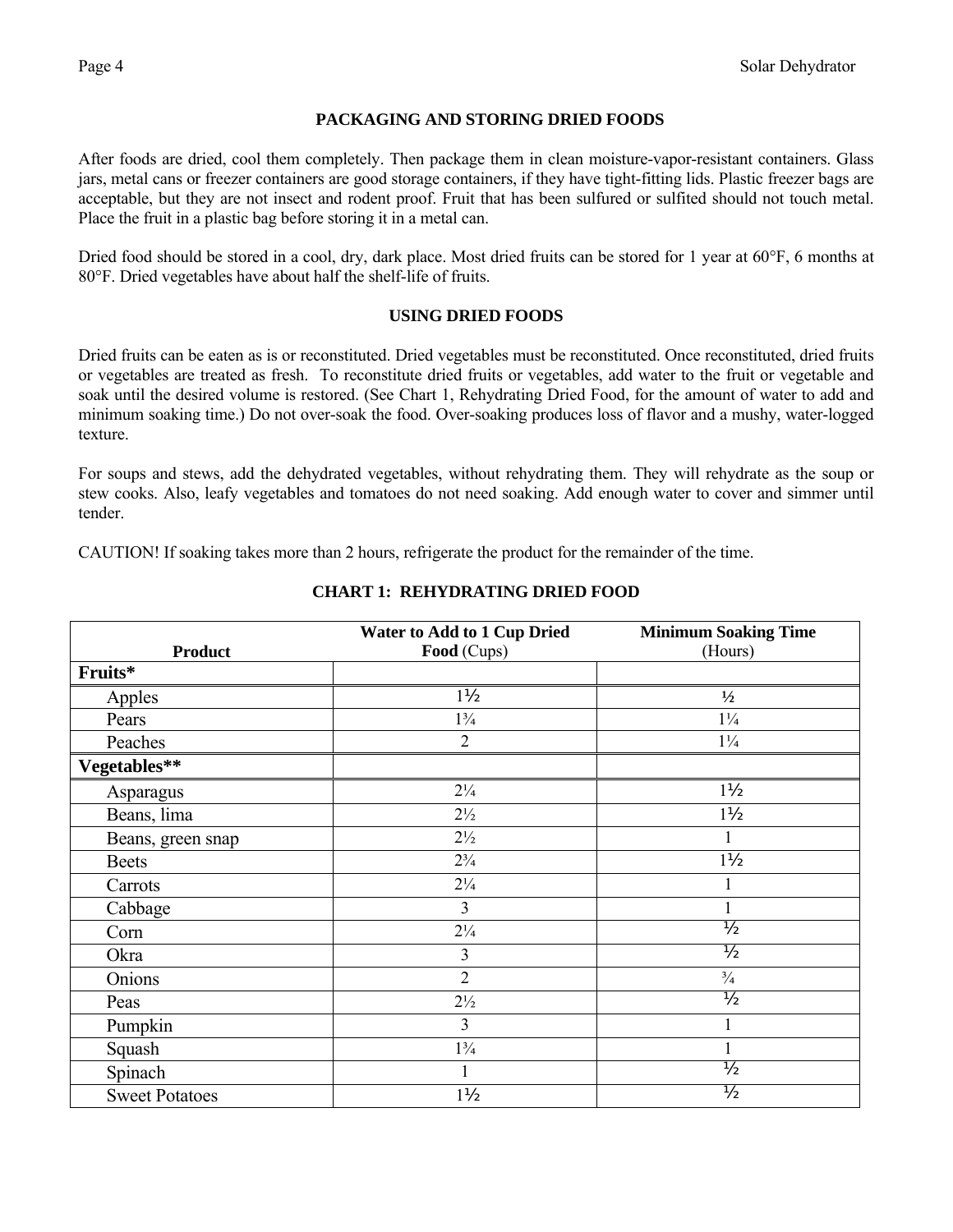| <b>Turnip Greens and other</b> |  |
|--------------------------------|--|
|                                |  |

\*Fruits--Water is at room temperature.

\*\*Vegetables--Boiling water used.

# **CHART 2: DRYING FRUITS AT HOME**

|                                  | <b>Pretreatment (Choose One)</b>                                                                                                                                                      |                          |                                           |                           |                                                                                                                                                                |                               |
|----------------------------------|---------------------------------------------------------------------------------------------------------------------------------------------------------------------------------------|--------------------------|-------------------------------------------|---------------------------|----------------------------------------------------------------------------------------------------------------------------------------------------------------|-------------------------------|
|                                  |                                                                                                                                                                                       |                          | <b>Blanch</b>                             |                           |                                                                                                                                                                | <b>Drying</b><br><b>Times</b> |
| Fruit                            | Preparation                                                                                                                                                                           | <b>Sulfur</b><br>(hours) | <b>Steam</b><br>(minutes)                 | <b>Syrup</b><br>(minutes) | <b>Other</b>                                                                                                                                                   | <b>Dehydrator</b><br>*(hours) |
| Apples                           | Peel and core, cut into slices or<br>rings about 1/8 inch thick                                                                                                                       | $\frac{3}{4}$            | $3-5$ min.<br>dependin<br>g on<br>texture | 10                        | --ascorbic acid<br>solution<br>--ascorbic acid<br>mixture<br>--fruit juice dip<br>--sulfite dip                                                                | $6 - 12$                      |
| Apricots                         | Pit and halve. May slice<br>if desired.                                                                                                                                               | $\overline{2}$           | $3 - 4$                                   | 10                        | --ascorbic acid<br>solution<br>--ascorbic acid<br>mixture<br>--fruit juice dip<br>--sulfite dip                                                                | $24 - 36**$                   |
| <b>Bananas</b>                   | Use solid yellow or slightly<br>brown-flecked bananas. Avoid<br>bruised or overripe bananas.<br>Peel and slice $\frac{1}{4}$ -inch to 3/8-<br>inch thick, crosswise or<br>lengthwise. |                          |                                           |                           | --honey dip<br>--ascorbic acid<br>solution<br>--ascorbic acid<br>mixture<br>--fruit juice dip<br>--sulfite dip                                                 | $8 - 10$                      |
| <b>Berries</b><br>Firm:<br>Soft: | Wash and drain berries with<br>waxy coating (blueberries,<br>cranberries, currants,<br>gooseberries, huckleberries).<br>(boysenberries, strawberries)                                 |                          |                                           |                           | --plunge into<br>boiling water 15-<br>30 seconds 'to<br>"check" skins.<br>Stop cooking<br>action by placing<br>fruit in ice water<br>Drain on paper<br>towels. | 24-36                         |
|                                  |                                                                                                                                                                                       |                          |                                           |                           | --No treatment<br>necessary.                                                                                                                                   |                               |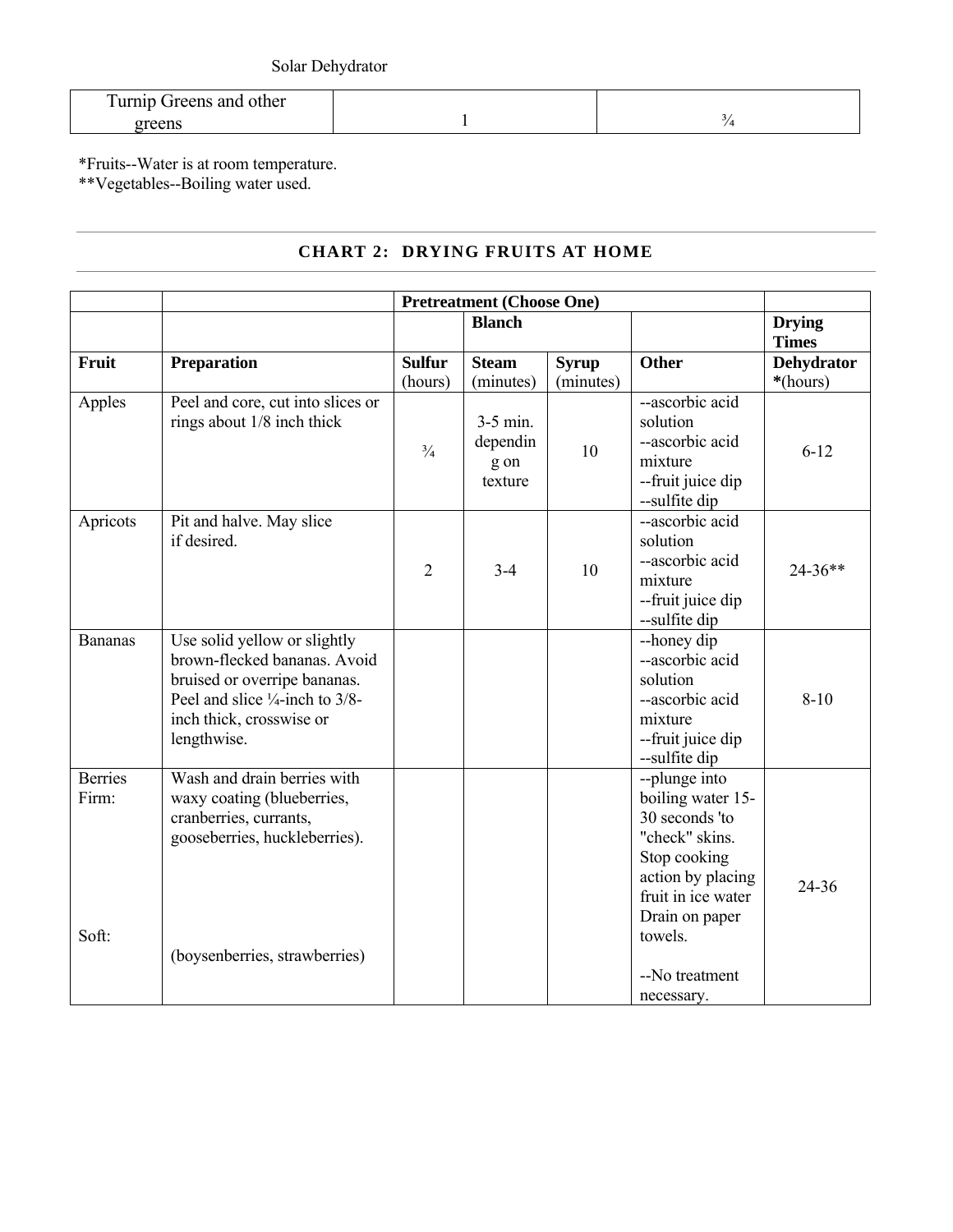| Cherries                              | Stem, wash, drain and pit fully<br>ripe cherries. Cut in half, chop,<br>or leave whole.                                                                                                                                                                                        |                                 |                          | $10$ (for<br>sour<br>cherries) | --Whole: dip in<br>boiling water 30<br>seconds or more<br>to check skins.<br>--Cut and pitted:<br>No treatment<br>necessary.                                                                           | $24 - 36$   |
|---------------------------------------|--------------------------------------------------------------------------------------------------------------------------------------------------------------------------------------------------------------------------------------------------------------------------------|---------------------------------|--------------------------|--------------------------------|--------------------------------------------------------------------------------------------------------------------------------------------------------------------------------------------------------|-------------|
| Citrus peel                           | Peels of citron, grapefruit,<br>kumquat, lime, lemon, tangelo,<br>and tangerine can be dried.<br>Thick-skinned navel orange<br>peel dries better than thin-<br>skinned Valencia peel. Wash<br>thoroughly. Remove outer 1/6<br>to 1/8 inch of peel. Avoid white<br>bitter pith. |                                 |                          |                                | $-No$<br>pretreatment                                                                                                                                                                                  | $8 - 12$    |
| Figs                                  | Select fully ripe fruit. Immature<br>fruit may sour before drying.<br>Wash or clean whole fruit with<br>damp cloth. Leave small fruit<br>whole, otherwise cut in half.                                                                                                         | 1<br>(whole)                    |                          |                                | --Whole: Dip in<br>boiling water 30<br>seconds or more<br>to check skins.<br>Plunge in ice<br>water to stop<br>further cooking.<br>Drain on paper<br>towels.                                           | $6 - 12**$  |
| Grapes<br>Seedless:<br>With<br>Seeds: | Leave whole.<br>Cut in half and remove seeds.                                                                                                                                                                                                                                  |                                 |                          |                                | --Whole: Dip in<br>boiling water 30<br>seconds or more<br>to check skin.<br>Plunge in ice<br>water to stop<br>further cooking.<br>Drain on paper<br>towels.<br>--Halves: No<br>treatment<br>necessary. | $12 - 20$   |
| Nectarines<br>and<br>Peaches          | When sulfuring, pit and halve;<br>if desired, remove skins. For<br>steam and syrup blanching,<br>leave whole, then pit and halve.<br>May also be sliced or<br>quartered.                                                                                                       | $2 - 3$<br>(halves)<br>(slices) | 8                        | 10                             | --ascorbic acid<br>solution<br>--ascorbic acid<br>mixture<br>--fruit juice dip<br>--sulfiting                                                                                                          | 36-48**     |
| Pears                                 | Cut in half and core. Peeling<br>preferred. May also slice or<br>quarter.                                                                                                                                                                                                      | 5<br>(halves)<br>2<br>(slices)  | 6<br>minutes<br>(halves) | 10                             | --ascorbic acid<br>solution<br>--ascorbic acid<br>mixture<br>--fruit juice dip<br>--sulfiting                                                                                                          | $24 - 36**$ |
| Persimmo                              | Use firm fruit of long, soft                                                                                                                                                                                                                                                   |                                 |                          |                                | --may syrup                                                                                                                                                                                            | $12 - 15**$ |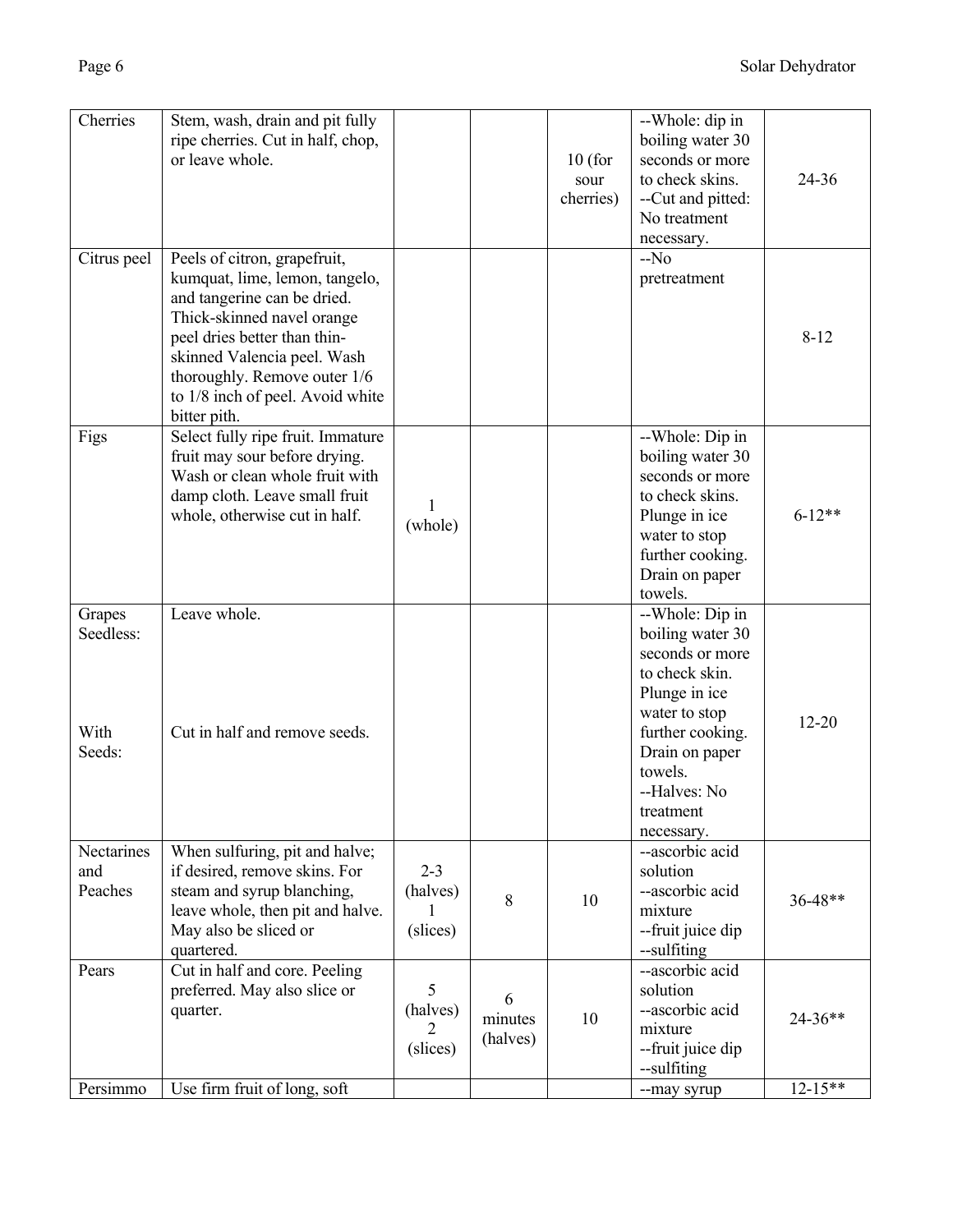Solar Dehydrator

| ns                | varieties and ripe fruit of round<br>drier varieties. Peel and slice<br>using stainless steel knife.                                                 |  | blanch                                            |           |
|-------------------|------------------------------------------------------------------------------------------------------------------------------------------------------|--|---------------------------------------------------|-----------|
| Pineapple         | Use fully ripe, fresh pineapple.<br>Wash, peel and remove thorny<br>eyes. Slice lengthwise and<br>remove core. Cut in 1/2-inch<br>slices, crosswise. |  | No treatment<br>necessary.                        | 24-36     |
| Plums<br>(Prunes) | Leave whole or if sulfuring,<br>halve the fruit.                                                                                                     |  | --dehydrator<br>drying: rinse in<br>hot tap water | $24-36**$ |

\*Because of variations in air circulation, drying times could be up to twice as long.

Drying times for sun drying could range from 2 to 6 days, depending on temperature and humidity.

\*\*Drying times are shorter for slices and other cuts of fruit.

|                  |                                                                                                   | <b>Blanching Time</b> |                               | <b>Drying Time</b> |
|------------------|---------------------------------------------------------------------------------------------------|-----------------------|-------------------------------|--------------------|
| <b>Vegetable</b> | Preparation                                                                                       | <b>Steam</b>          | Water                         | <b>Dehydrator</b>  |
|                  |                                                                                                   | (minutes)             | (minutes)                     | *(hours)           |
| Artichokes--     | Cut hearts into 1/8-inch strips. Heat in boiling                                                  |                       |                               |                    |
| Globe            | solution of 3/4 cups water and 1 tablespoon                                                       |                       | $6 - 8$                       | $4 - 6$            |
|                  | lemon juice.                                                                                      |                       |                               |                    |
| Asparagus        | Wash thoroughly. Cut large tips in half.                                                          | $4 - 5$               | $3\frac{1}{2} - 4\frac{1}{2}$ | $4 - 6$            |
| Beans, green     | Wash thoroughly. Cut in short pieces or                                                           |                       |                               |                    |
|                  | lengthwise. (May freeze for 30 to 40 minutes                                                      | $2 - 2\frac{1}{2}$    | $\overline{2}$                | $8 - 14$           |
|                  | after blanching for better texture.)                                                              |                       |                               |                    |
| <b>Beets</b>     | Cook as usual. Cool; peel. Cut into shoestring                                                    |                       | Already cooked. No            |                    |
|                  | strips 1/8-inch thick.                                                                            |                       | further blanching             | $10 - 12$          |
|                  |                                                                                                   | required.             |                               |                    |
| <b>Broccoli</b>  | Trim, cut as for serving. Wash thoroughly.                                                        | $3 - 3\frac{1}{2}$    | 2                             | $12 - 15$          |
|                  | Quarter stalks lengthwise.                                                                        |                       |                               |                    |
| <b>Brussel</b>   | Cut in half lengthwise through stem.                                                              | $6 - 7$               | $4\frac{1}{2} - 5\frac{1}{2}$ | $12 - 18$          |
| <b>Sprouts</b>   |                                                                                                   |                       |                               |                    |
| Cabbage          | Remove outer leaves; quarter and core. Cut into                                                   | $2\frac{1}{2} - 3**$  | $1\frac{1}{2} - 2$            | $10 - 12$          |
|                  | strips $1/8$ -inch thick                                                                          |                       |                               |                    |
| Carrots          | Use only crisp, tender carrots. Wash thoroughly.                                                  |                       |                               |                    |
|                  | Cut off roots and tops; preferably peel, cut in                                                   | $3 - 3\frac{1}{2}$    | $3\frac{1}{2}$                | $10 - 12$          |
|                  | slices or strips 1/8-inch thick.                                                                  |                       |                               |                    |
| Cauliflower      | Prepare as for serving.                                                                           | $4 - 5$               | $3 - 4$                       | $12 - 15$          |
| Celery           | Trim stalks. Wash stalks and leaves thoroughly.                                                   | $\overline{2}$        | $\overline{2}$                | $10 - 16$          |
|                  | Slice stalks.                                                                                     |                       |                               |                    |
| Corn, cut        | Husk, trim and blanch until milk does not exude<br>from kernel when cut. Cut the kernels from the | $2 - 2\frac{1}{2}$    | $1\frac{1}{2}$                | $6 - 10$           |
|                  |                                                                                                   |                       |                               |                    |
|                  | cob after blanching.                                                                              | $3\frac{1}{2}$        | $\overline{3}$                | $12 - 14$          |
| Eggplant         | Use the same directions as for summer squash.                                                     |                       |                               |                    |
|                  | Peel and finely chop garlic bulbs. No other<br>Garlic<br>pretreatment is needed. Odor is pungent. |                       | No blanching needed           | $6 - 8$            |

# **CHART 3: DRYING VEGETABLES AT HOME**